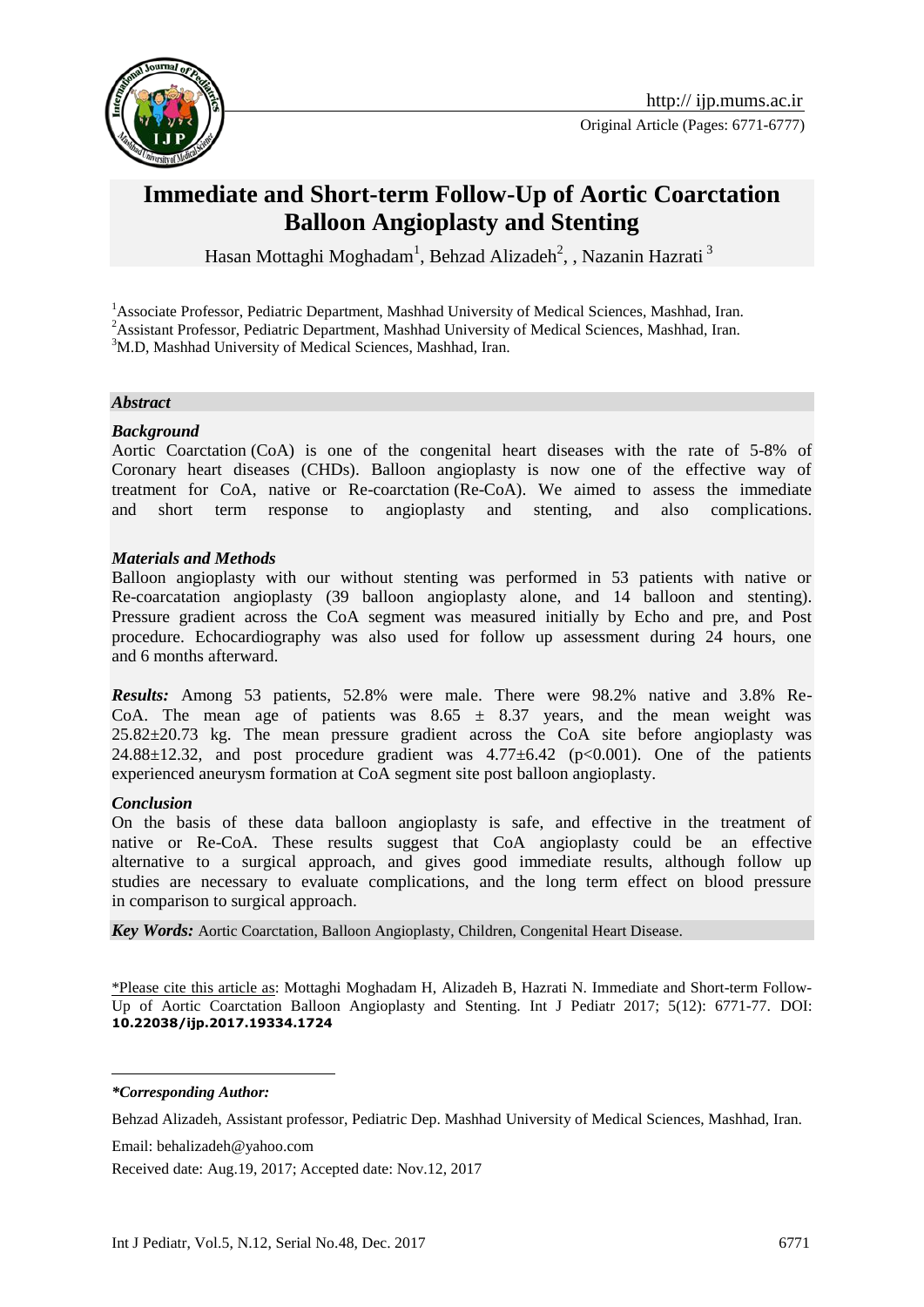#### **1- INTRODUCTION**

 Aortic Coarctation (CoA) is one of the congenital heart diseases with the prevalence of 5% to 8% among Coronary heart diseases (CHDs) (1). The prevalence is higher in male (1.5-2 times to female) (2-5). This heart defect may present during early hours of life up to early adulthood with different symptoms and signs  $(2-5)$ , although twenty five percent of all patients with CoA are diagnosed before 10 years of age (1). Severe heart failure in neonatal period and hypertension in children and adulthood are among the common cause of mortality and morbidity in these patients. Whether surgical repair or interventional approach (balloon dilation and stent enlargement), is always a debate. Usually surgical approach is used in infants and young children, but nonsurgical repair is recommended in older children and young adults (1).

Because of acceptable advantages of nonsurgical repair being increasingly implemented; balloon angioplasty has provided good outcomes with reduction in morbidity and mortality (6). Surgical repair is along with some complications like re-intervention requirement, and hypertension remaining (7). The safety and effectiveness of stent therapy for CoA in blood pressure gradient reduction has been revealed (1, 8). In this study, balloon angioplasty with or without stenting was performed for 53 patients with native or Re-coarctation (Re-CoA) angioplasty.

#### **2- MATERIALS AND METHODS**

### **2-1. Method**

 This is a cohort prospective study, performed in at Imam Reza hospital, (affiliated to Mashhad University of Medical Sciences, Iran), during the years of 2011 to 2015. The study protocol was approved by the Ethics Committee of Mashhad University of Medical Sciences. In this study, fifty-three patients with discrete Coarctation of Aorta diagnosed by echocardiography enrolled by census (51 patients with native CoA and 2 patients with Re-CoA after previous treatment), were studied. The inclusion criteria involved cytosolic Coarctation gradient  $\geq 20$  mmHg in echocardiography, definite anatomy for CoA, and body weight  $\geq 10$  kg, presence of significant native Coarctation based on the following: > U/L PPG=20 mm Hg, U/L PPG  $\geq 10$ mmHg with either decreased LV function  $(EF < 30\%)$  or moderate to severe aortic insufficiency, and U/L PPG  $\geq 10$  mmHg plus significant collateral flow.

Exclusion criteria included the presence of tubular CoA; significant isthmus or transverse aortic arch hypoplasia defined as a ratio of the diameter of these structures to the descending aorta at the level of the diaphragm of  $< 0.6$  (25); blind CoA (or acquired aortic atresia); presence of aortic aneurysms before the intervention (adjacent ductal ampulla was not considered a contraindication); severe comorbid diseases; contraindications for a femoral intervention; and failure to comply with follow-up. According to these criteria, 53 consecutive patients agreed to be followed under a strict prospective protocol and underwent stent implantation.

Questionnaires for the initial intervention and re-intervention were filled out under supervision of the participating physician. The parameters has been assessed by one physician include sex, age, weight (all measured in the standard way), associated congenital heart defect, ascending and descending aorta pressures before and after angioplasty, left ventricular pressure measured during left heart catheterization invasively by Saadat Monitoring Device (Alborz, Saadat corporation by - Tehran, Iran). Before angioplasty all cases underwent clinical evaluation including: chest X-ray radiography, upper and lower extremities blood pressure measurement, 12-lead standard electrocardiogram (ECG),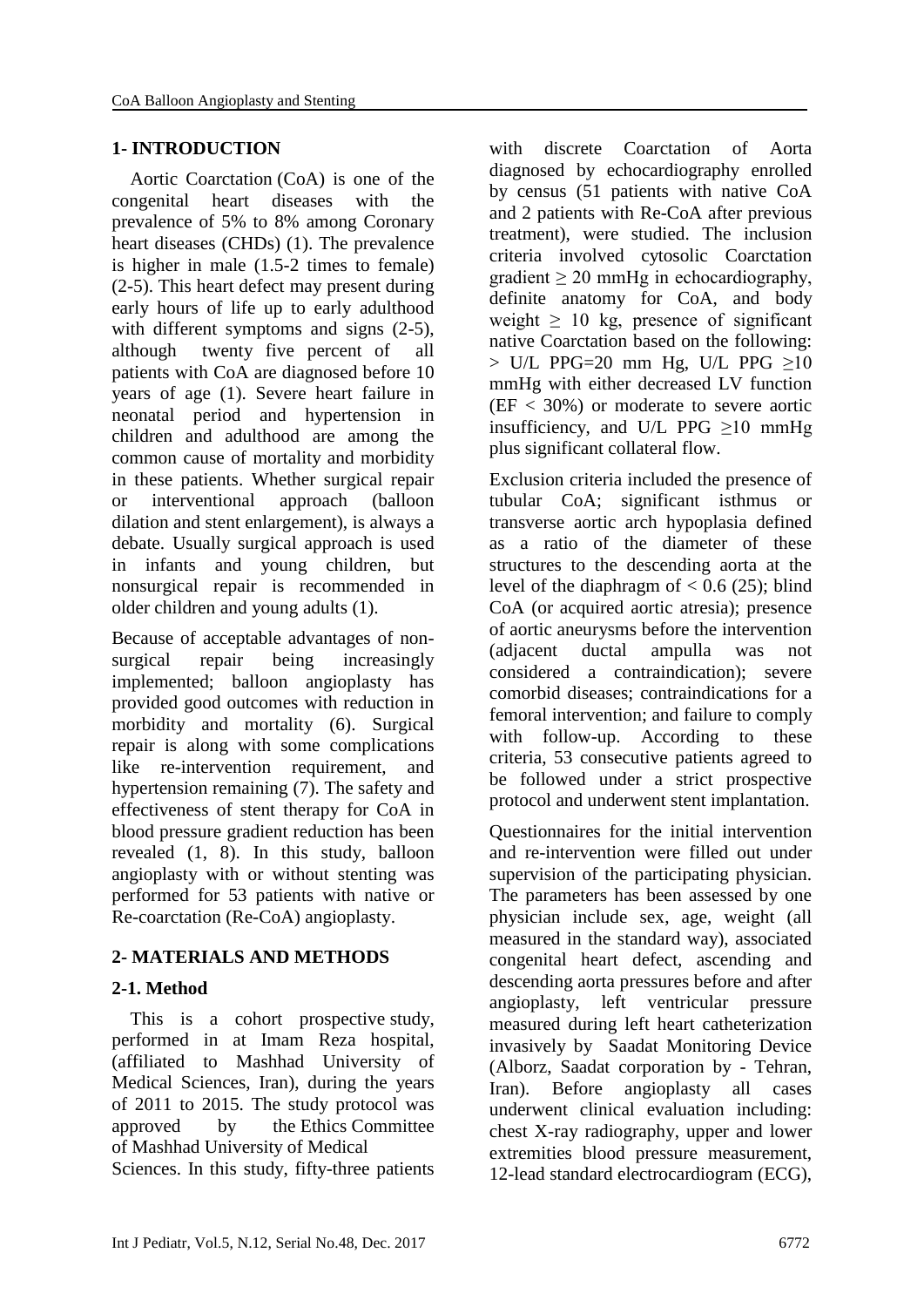echocardiograms with measurement of the Doppler gradient across the CoA segment by Vivid 3 Ultrasound Machine. The catheterization was considered standard of care by participating institutions. Patients were routinely followed-up for 6 months post-angioplasty according to the following protocol: 24 hours, 1 month and 6 months post-discharge. Echocardiography was performed on each visit.

### **2-2. Balloon Angioplasty and Stenting Technique**

The balloon diameter was selected equivalent or lesser than 1-2 mm of the descending aorta at the level of the diaphragm. Conscious sedation (Midazolam 0.1 to 0.3 mg/kg) was used in all patients, they received 50mg/Kg IU intra-venous heparin and after that catheter balloon was introduced in to the arterial sheet. The balloon was inflated for 5-10 seconds until relief of the waist was determined. In the case of CoA stenting we used Cheatham-platinum (CP) stents mounted on Bioenteric Intragastric balloons from NeuMed Company, Canada. Hemodynamic measurement and angiographic imaging was performed before and after angioplasty in lateral and LAO views. The successful procedure was determined when pressure gradient reduced less than 20 mmHg across the CoA site.

### **2-3. Statistical analysis**

All data from 53 patients were collected. For normality of quantitative variables, we have used Lilliefors and Shapiro-Wilk test. To comparison the pre and post angioplasty and stenting data, the paired sample t-test was used. For evaluating effect of sex, age and weight on the variables before and after intervention the regression analysis was used and a P-value <0.05 was considered significant. Statistical analysis was performed with SPSS® version 19.0.

### **3- RESULTS**

 In this study, balloon angioplasty with and without stenting was performed for 53 patients with native or Re-coarctation angioplasty. Among the participations 28(52.8%) were male and 25(47.2%) were female. The mean age of patients was 8.65  $\pm$  8.37 years and weight 25.82 $\pm$ 20.73 kg. Angioplasty with/without stenting was performed on 53 patients for treatment of native CoA (n=51, 96.22%) or residual CoA  $(n=2, 3.77%)$ . Balloon angioplasty and stenting was performed for 14(26.4%) patients and balloon angioplasty alone was performed in 39 (73.5%) patients.

All procedures were successful and there was aneurysm formation in one of the patients. Blood transfusions were not required after procedure. No hematoma was occurred in patients. Associated congenital heart defects are presented in **Table-1**. As shown in table 35.8% of patients had no congenital heart defect and the percentage of *bicuspid aortic valve* (*BAV*) patients was 17%. The patients with Valvular AS and VSD included 7.5 %, and 22.6% of our patents, respectively. Only 3.8% of patient had Atrioventricular Septal Defect (AVSD).

Catheterization data are shown in **Table.2**. There were no other anatomic, clinical, or demographic differences among patients. The mean pressure gradient across the CoA site before angioplasty was 24.88±12.32 and post Procedure gradient was 4.77 $\pm$ 6.42. There was a significant difference between them  $(p<0.001)$ . The mean pressure gradient across the CoA site before angioplasty was 24.88±12.32 and post procedure gradient was 4.77±6.42. There was a significant difference between them  $(p<0.001)$ . The mean descending aorta systolic pressure, pre-intervention, was  $89.54 \pm 3.24$  and post-intervention gradient was 115.37±2.91. There was statistical differences between them (p<0.001). The mean descending aorta diastolic pressures increased from  $62.09 \pm$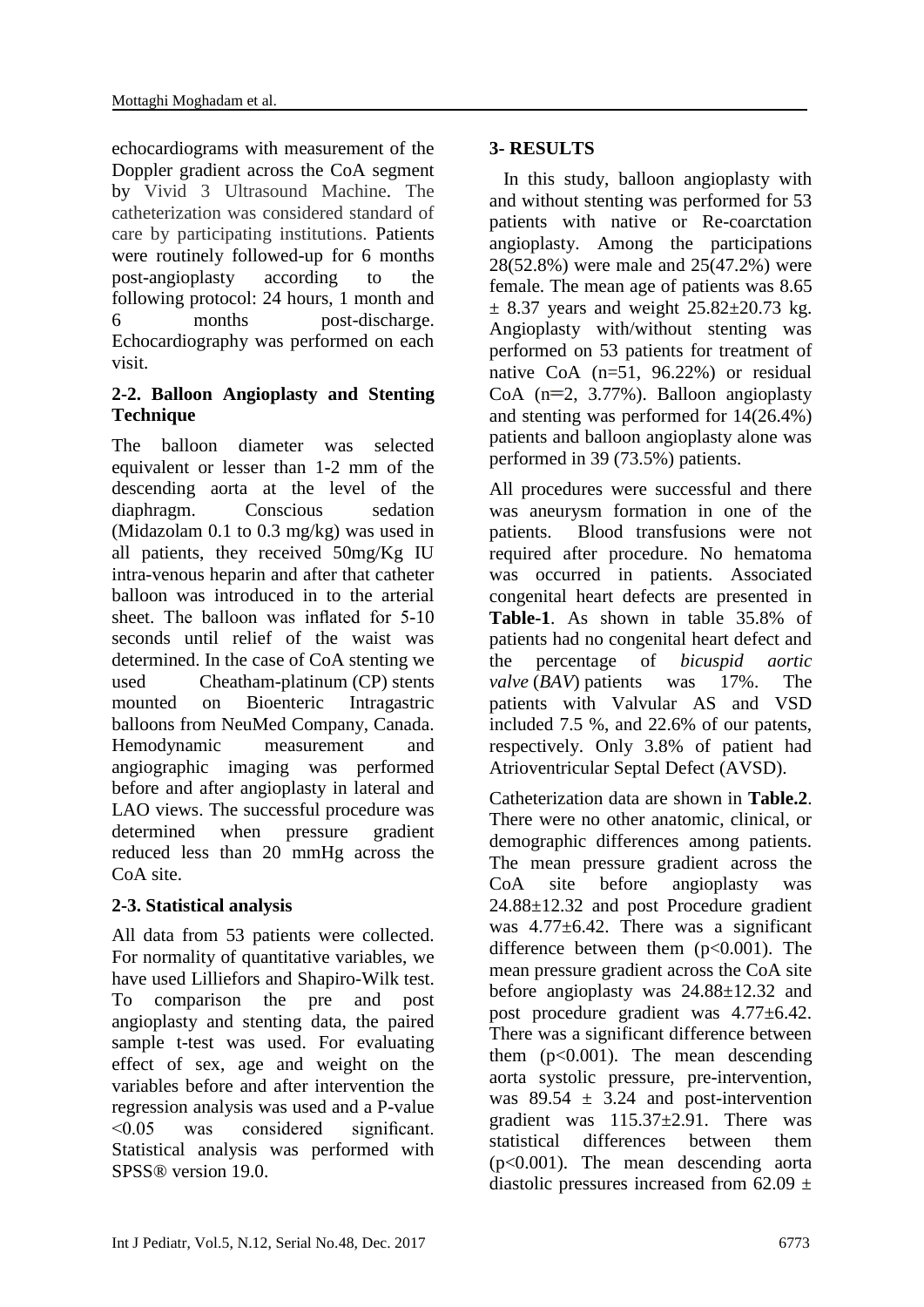2.10 mmHg to 72.83 ± 2.07 mm (p<0.001). Other catheterization data summarizes in **Table.2**. Follow-up by

ECO in the next 6 months has had favorable results.

|  | Table 1- Associated congenital heart defect |
|--|---------------------------------------------|
|--|---------------------------------------------|

| Diagnosis               | Frequency | Percent |
|-------------------------|-----------|---------|
| None                    | 19        | 35.8    |
| <b>BAV</b>              | 9         | 17.0    |
| Valvular AS             | 4         | 7.5     |
| <b>VSD</b>              | 12        | 22.6    |
| <b>AVSD</b>             | 2         | 3.8     |
| $AS+VSD$                |           | 1.9     |
| Valvular AS+BAV         | 3         | 5.7     |
| BAV+VSD                 |           | 1.9     |
| $BAV+MS$                |           | 1.9     |
| BAV+VALVULAR AS+VSD+ MS |           | 1.9     |
| Total                   | 53        | 100.0   |

BAV*:* Bicuspid aortic valve*;* Valvular AS: aortic valve stenosis*;* VSD: Ventricular septal defect; Cath *=*  catheterization; AVSD[: Atrioventricular Septal Defect; MS: Multiple sclerosis.](https://www.ncbi.nlm.nih.gov/mesh/67562831)

| Variables                                 | Pre angioplasty  | Post angioplasty  | P- value |
|-------------------------------------------|------------------|-------------------|----------|
| AAo systolic pressure (mm Hg)             | $137.18 + 3.94$  | $125.07 + 2.62$   | 0.004    |
| DA <sub>o</sub> systolic pressure (mm Hg) | $89.54 \pm 3.24$ | $115.37 \pm 2.91$ | < 0.001  |
| AAo-DAo systolic gradient (mm Hg)         | $52.73 \pm 2.45$ | $10.45 \pm 1.64$  | 0.409    |
| AAo diastolic pressure (mmHg)             | $76.03 \pm 2.06$ | $75.33 \pm 2.03$  | 0.001    |
| DA diastolic pressure (mmHg)              | $62.09 \pm 2.10$ | $72.83 \pm 2.07$  | < 0.001  |
| AAo-DAo diastolic gradient (mm Hg)        | $14.60 \pm 1.68$ | $3.52 \pm .96$    | .012     |
| AAo mean pressure (mmHg)                  | $98.35 \pm 2.60$ | $94.22 \pm 2.35$  | < 0.001  |
| DAo mean pressure (Hg)                    | $74.45 \pm 2.35$ | $90.20 \pm 2.29$  | < 0.001  |
| AAo-DAo mean pressure (mmHg)              | $24.88 \pm 1.69$ | $4.77 \pm .88$    | 0.491    |

**Table 2**- Catheterization data in pre and post angioplasty

DAo = Descending aorta, AAo: Ascending aorta.

#### **4- DISCUSSION**

 Balloon angioplasty for Aortic Coarctation has been used as an effective alternative to the standard surgical therapy in most patients with discrete coarctation of the aorta according to previous studies (9-20). El Sayed Massoud et al. study showed reduction in CoA systolic gradient to  $\leq$  20 mmHg, achieved in 43 of the 46 patients (93%) post balloon angioplasty (21). Ringel et al. study using stent therapy

showed some complications like local groin hematoma, jailed left subclavian, and mild anterior chest pain, occurred in 26 patients (23%) (1). Our study presents the results of balloon angioplasty with or without stenting for native CoA in children and young adults. There wasn't any early complication among our patients using Stents. Re-stenosis by definition; more than 20 mmHg pressure gradient across the CoA segment, may accrue in long-term follow up but is not a frequent event in immediate results (22, 23). Two patients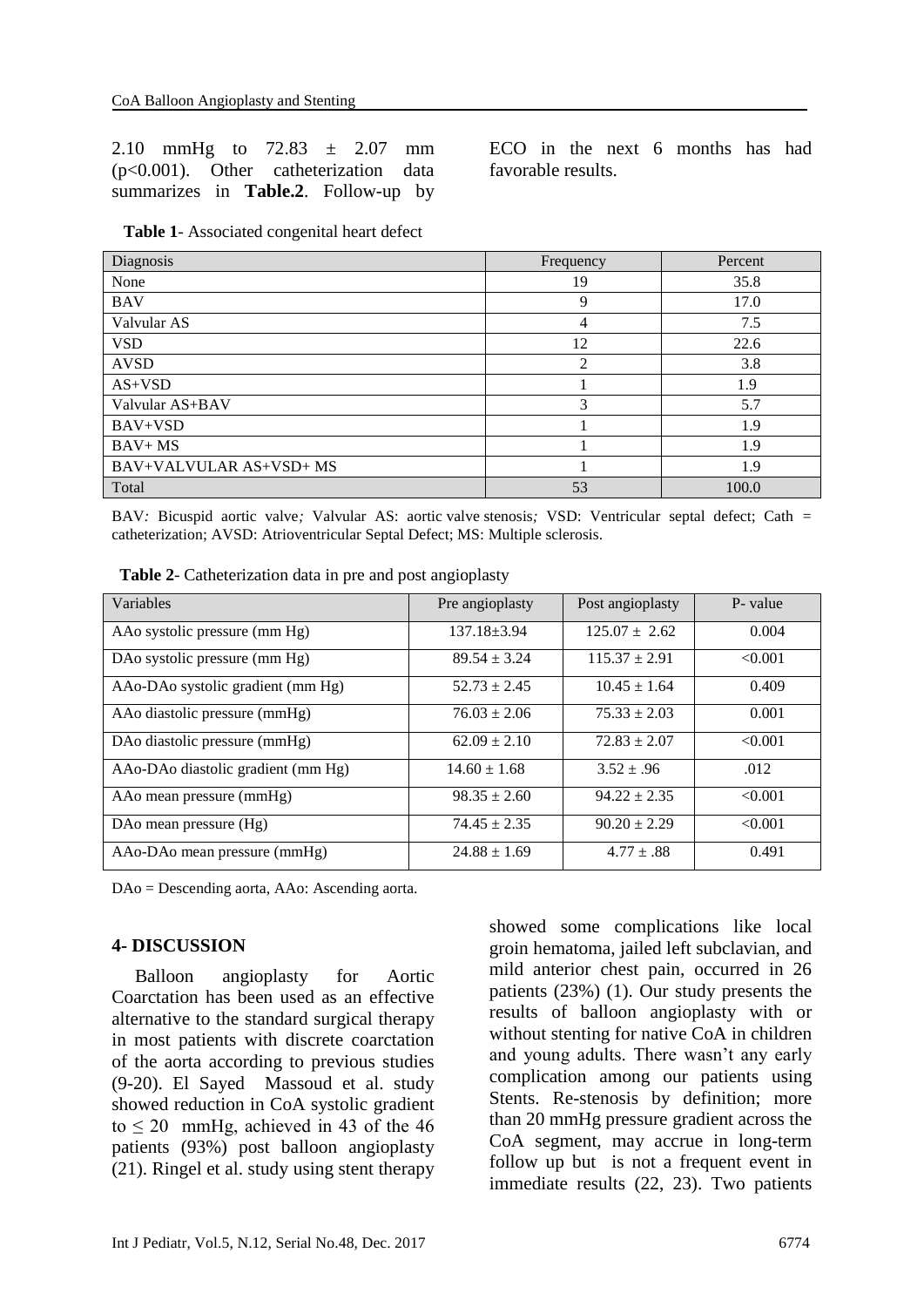(3.8%) in our study were referred due to restenosis after CoA surgery repair. Aneurysm formation is also another longterm complication with the incidence of 1.8- 6% in different studies (24, 25). Balloon over sizing during Angioplasty is the primary reasons for this complication (26-29). One of our patients developed aneurysm after balloon angioplasty in our study. She was a 49 day old girl with a long segment CoA and aortic isthmus narrowing, also massive pericardial effusion and Heart failure with poor general condition, not suitable for surgery. Balloon angioplasty performed using  $(4\times20)$  and  $(6\times20)$  Mini Tyshak balloons, respectively. Pericardial-synthesis was also performed for massive pericardial effusion simultaneously. Aneurysm was first detected 42 days after angioplasty in follow up study. MR-angiography is one of the diagnostic ways in long-term follow-up for this complication (30).

In another study Patel et al. assessed balloon angioplasty results of CoA in infants and neonates. Four among 17 (24%) patients failed balloon angioplasty and underwent surgical repair (6). There was not any failure in our study. Troy A. Johnston et al. used endovascular stents for treatment of native or Re-CoA in thirtytwo patients with the mean age of 15.2 years. They concluded that in those patients with Long-segment Coarctation and poor results after balloon angioplasty, stent therapy may achieve better results.

They also noted that some adverse events like aneurysm formation and restenosis may be seen more in balloon dilation rather than stent therapy due to its resistance against inward recoil forces (31). Post CoA angioplasty syndrome is one of the serious complications which may accrue after angioplasty in some patients. This appears as hypertension, abdominal pain with tenderness, fever, ileus, vomiting, melaena and leukocytosis. Acute rising in blood pressure in the arteries below the CoA segment may be the cause of this syndrome. It is more common post-surgical approach for CoA repair (32). There was not any case of Post CoA angioplasty syndrome in our study.

# **5- CONCLUSION**

 The results of current study indicate the efficacy and benefit of angioplasty, as a tool in the management of human native Coarctation and also Re-coarctation, with minimal early morbidity and low risk of serious adverse events. The immediate results are encouraging. Although, longterm assessment are need.

# **6- ABBREVIATION**

BAV: bicuspid aortic valve, Valvular AS: Aortic valve stenosis, VSD: Ventricular septal defect,  $Cath = Catheterization$ DAo = Descending aorta at the level of the diaphragm, Prox  $Ao = Proximal aorta$ ,  $AS =$  Aortic stenosis,  $COA =$ Coarctation of the aorta, AVSD: [Atrioventricular septal defect.](https://www.ncbi.nlm.nih.gov/mesh/67562831)

### **7- CONFLICT OF INTEREST:** None.

### **8- REFERENCES**

1. Ringel RE, Vincent J, Jenkins KJ, Gauvreau K, Moses H, Lofgren K, et al. Acute outcome of stent therapy for coarctation of the aorta: results of the coarctation of the aorta stent trial. Catheterization and cardiovascular interventions : official journal of the Society for Cardiac Angiography & Interventions. 2013;82(4):503-10.

2. Ovaert C, Benson LN, Nykanen D, Freedom RM. Transcatheter treatment of coarctation of the aorta: a review. Pediatric cardiology. 1998;19(1):27-44; discussion 5-7.

3. Fawzy ME, Awad M, Hassan W, Al Kadhi Y, Shoukri M, Fadley F. Long-term outcome (up to 15 years) of balloon angioplasty of discrete native coarctation of the aorta in adolescents and adults. Journal of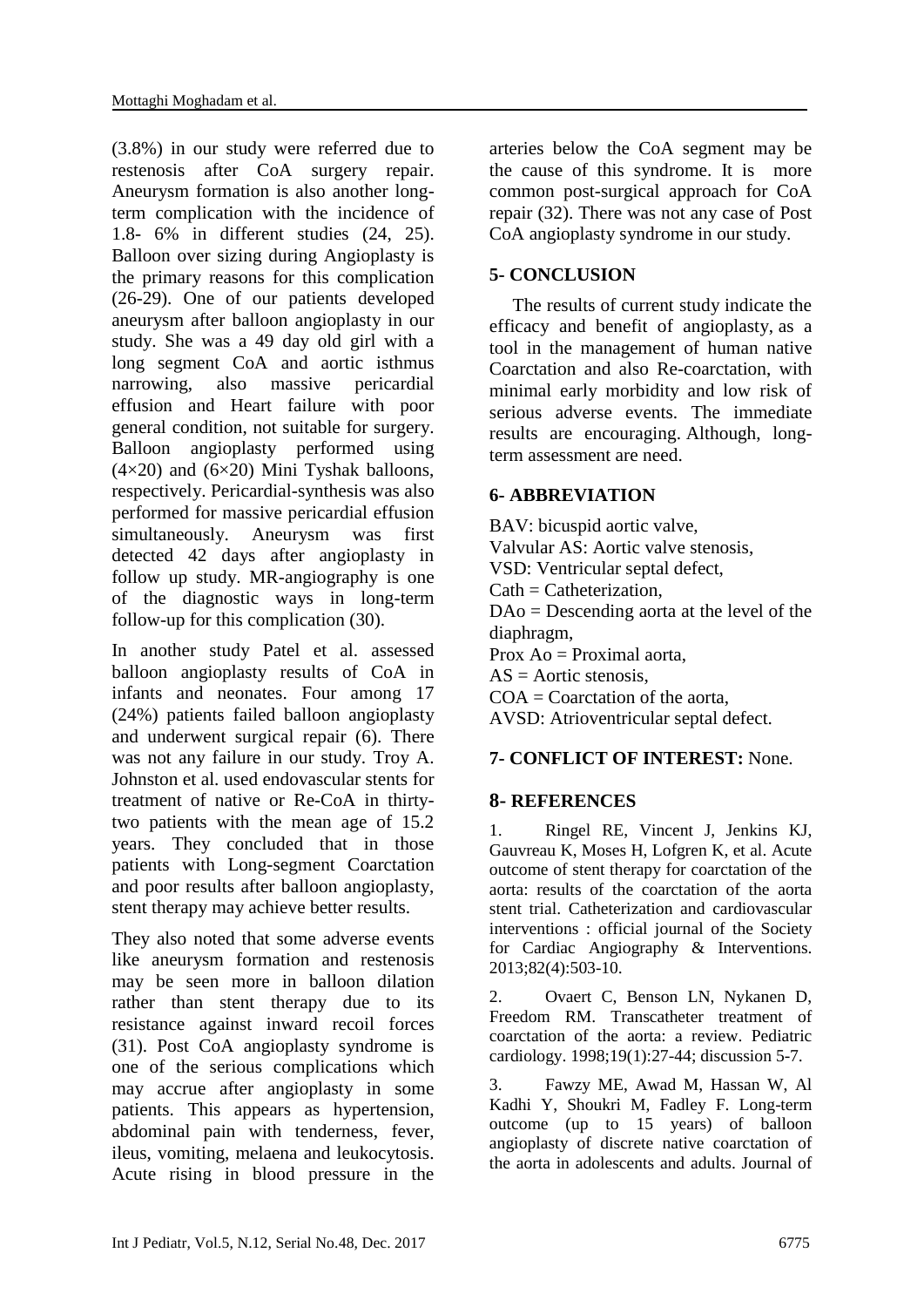the American College of Cardiology. 2004;43(6):1062-7.

4. Ho SY, Anderson RH. Coarctation, tubular hypoplasia, and the ductus arteriosus. Histological study of 35 specimens. British heart journal. 1979;41(3):268-74.

5. Hanley FL. The various therapeutic approaches to aortic coarctation: is it fair to compare? J Am Coll Cardiol. 1996;27(2):471- 2.

6. Patel HT, Madani A, Paris YM, Warner KG, Hijazi ZM. Balloon Angioplasty of Native Coarctation of the Aorta in Infants and Neonates: Is It Worth the Hassle? Pediatric cardiology. 2001;22(1):53-7.

7. Musto C, Cifarelli A, Pucci E, Paladini S, De Felice F, Fiorilli R, et al. Endovascular treatment of aortic coarctation: long-term effects on hypertension. Int J Cardiol. 2008;130(3):420-5.

8. Eicken A, Pensl U, Sebening W, Hager A, Genz T, Schreiber C, et al. The fate of systemic blood pressure in patients after effectively stented coarctation. European heart journal. 2006;27(9):1100-5.

9. Gruntzig AR, Senning A, Siegenthaler WE. Nonoperative dilatation of coronaryartery stenosis: percutaneous transluminal coronary angioplasty. The New England journal of medicine. 1979;301(2):61-8.

10. Sos T, Sniderman KW, Rettek-Sos B, Strupp A, Alonso DR. Percutaneous transluminal dilatation of coarctation of thoracic aorta post mortem. Lancet (London, England). 1979;2(8149):970-1.

11. Singer MI, Rowen M, Dorsey TJ. Transluminal aortic balloon angioplasty for coarctation of the aorta in the newborn. American heart journal. 1982;103(1):131-2.

12. Sperling DR, Dorsey TJ, Rowen M, Gazzaniga AB. Percutaneous transluminal angioplasty of congenital coarctation of the aorta. The American journal of cardiology. 1983;51(3):562-4.

13. Koerselman J, de Vries H, Jaarsma W, Muyldermans L, Ernst JM, Plokker HW. Balloon angioplasty of coarctation of the aorta: a safe alternative for surgery in adults: immediate and mid-term results. Catheterization and cardiovascular interventions : official journal of the Society for Cardiac Angiography & Interventions. 2000;50(1):28-33.

14. Lababidi Z. Percutaneous balloon coarctation angioplasty: long-term results. Journal of interventional cardiology. 1992;5(1):57-62.

15. Li F, Zhou A, Gao W, Wang R, Yu Z, Huang M, et al. Percutaneous balloon angioplasty of coarctation of the aorta in children: 12-year follow-up results. Chinese medical journal. 2001;114(5):459-61.

16. Ovaert C, McCrindle BW, Nykanen D, MacDonald C, Freedom RM, Benson LN. Balloon angioplasty of native coarctation: clinical outcomes and predictors of success. J Am Coll Cardiol. 2000;35(4):988-96.

17. Paddon AJ, Nicholson AA, Ettles DF, Travis SJ, Dyet JF. Long-Term Follow-Up of Percutaneous Balloon Angioplasty in Adult Aortic Coarctation. CardioVascular and Interventional Radiology. 2000;23(5):364-7.

18. Rao PS, Galal O, Smith PA, Wilson AD. Five- to nine-year follow-up results of balloon angioplasty of native aortic coarctation in infants and children. J Am Coll Cardiol. 1996;27(2):462-70.

19. Rao PS, Najjar HN, Mardini MK, Solymar L, Thapar MK. Balloon angioplasty for coarctation of the aorta: immediate and long-term results. American heart journal. 1988;115(3):657-65.

20. Saba SE, Nimri M, Shamaileh Q, Al-Hakim F, Krayyem M, Abu-Ata I, et al. Balloon coarctation angioplasty: follow-up of 103 patients. The Journal of invasive cardiology. 2000;12(8):402-6.

21. Massoud Iel S, Farghly HE, Abdul-Monem A, Botros N, Kassem A, Magraby AE, et al. Balloon angioplasty for native aortic coarctation in different anatomic variants. Pediatric cardiology. 2008;29(3):521-9.

22. Fletcher SE, Nihill MR, Grifka RG, O'Laughlin MP, Mullins CE. Balloon angioplasty of native coarctation of the aorta: midterm follow-up and prognostic factors. J Am Coll Cardiol. 1995;25(3):730-4.